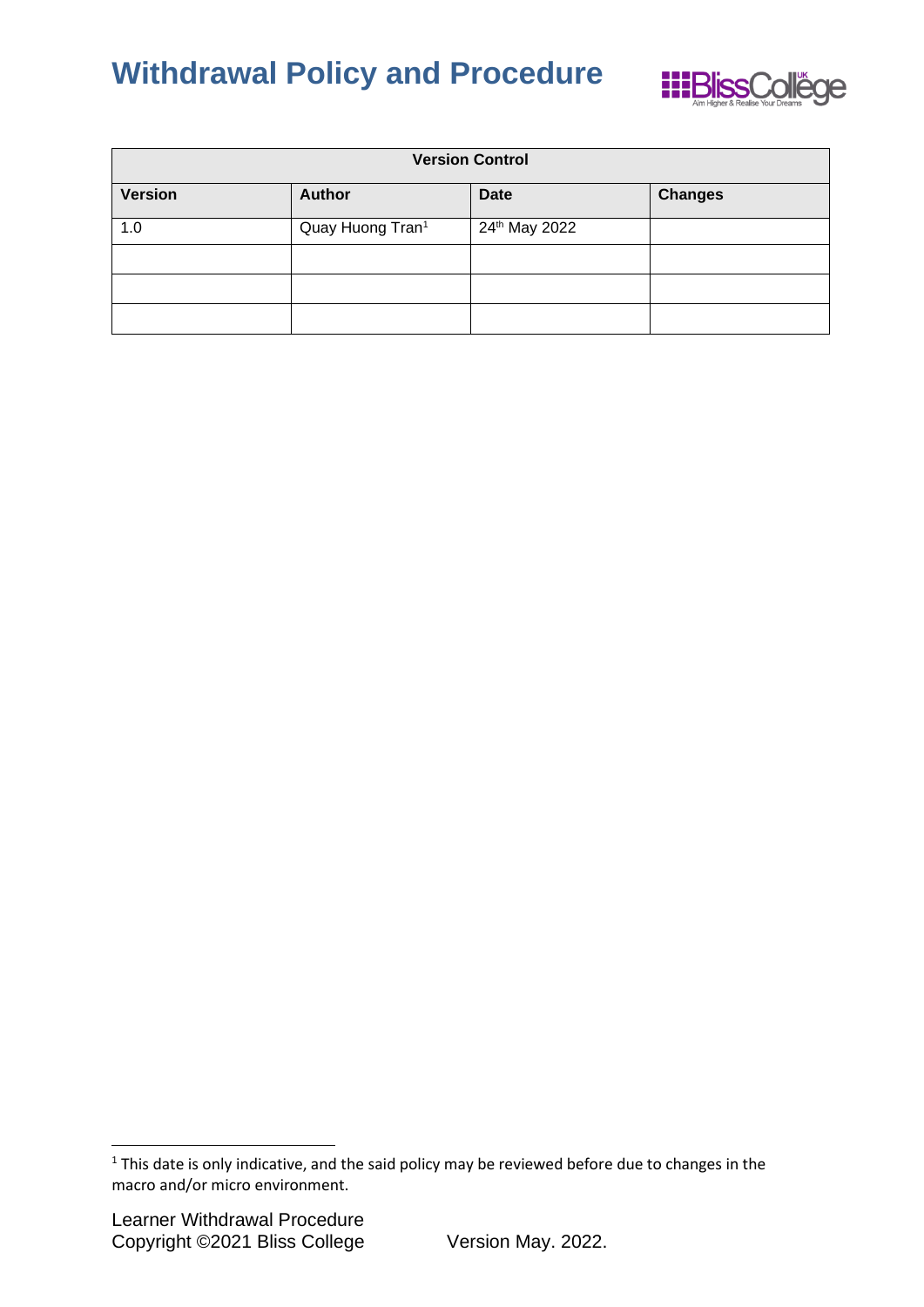

### Table of contents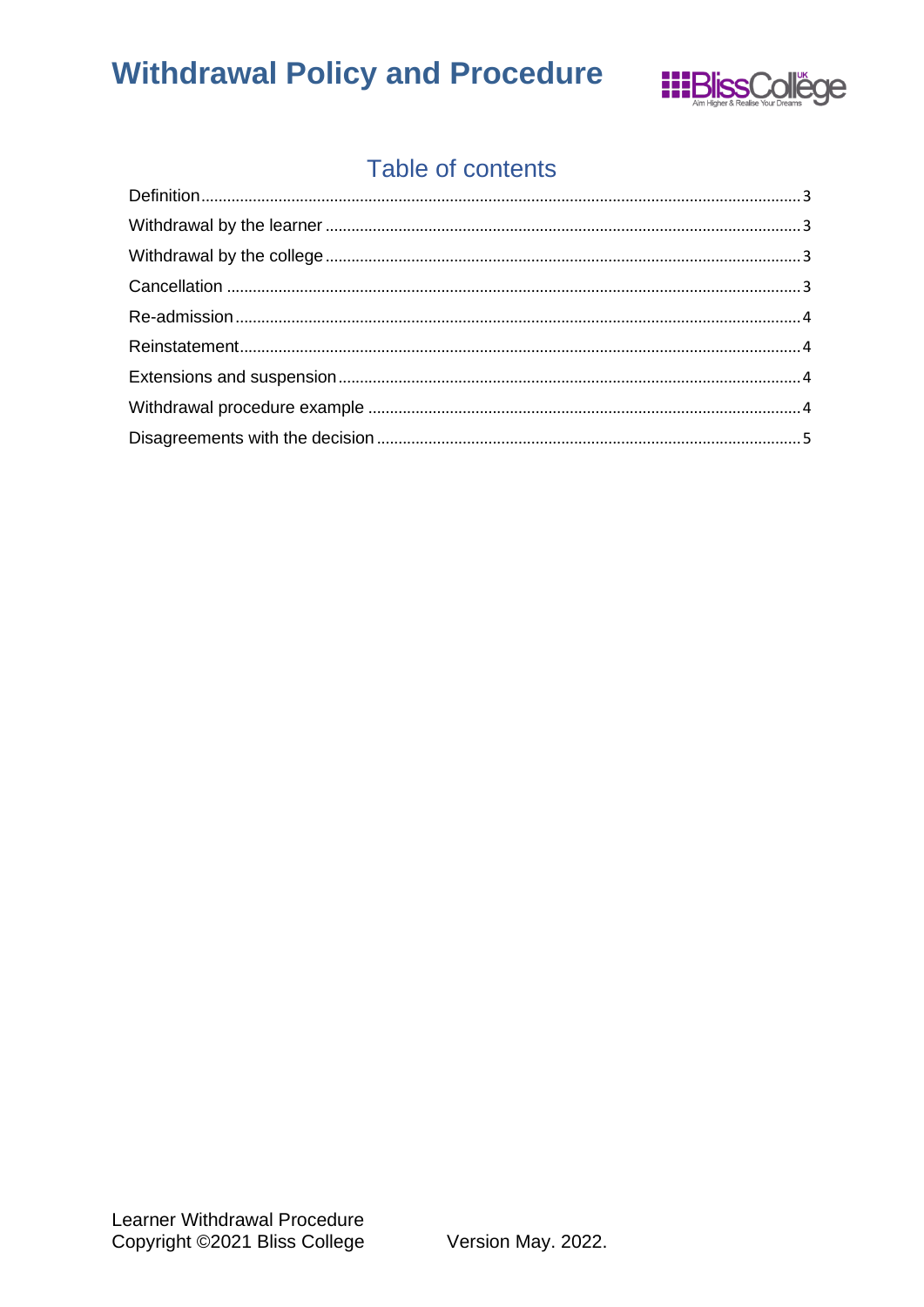

### <span id="page-2-0"></span>**Definition**

Withdrawal from the College means that you are leaving the College with no intention of returning. This also means that you are aware that it may affect your future funding entitlement (if funded) and your course fee liability.

### <span id="page-2-1"></span>Withdrawal by the learner

Learners are required to formally notify the college of their request to withdraw from their programme. Learners are required to contact their tutor to discuss their withdrawal request. Withdrawal requests should be made in writing to your tutor. The last date of attendance for your course/programme will be used as the withdrawal date.

### <span id="page-2-2"></span>Withdrawal by the college

The college can withdraw the learner due to:

- No response from the learner after a lack of attendance (including reenrolment).
- Concerns regarding the learner's fitness to study which refers to their ability to fully engage with the programme of study whilst maintaining appropriate standards of behaviour required by the college in a manner which does not have a negative impact on the student, other students, staff or third parties.
- Exclusion (due to dangerous behaviour that presents an immediate risk to themselves or others; behaviour that does not meet the standards as a member of the college as set out in the Academic Misconduct Policy and other related policies; and/or failure of academic progress where lack of engagement is not indicated as a result of welfare concerns.
- Non-payment of fees

A learner who is withdrawn is not eligible to attend lessons or take assessments.

#### <span id="page-2-3"></span>**Cancellation**

In accordance with The Consumer Contracts (Information, Cancellation and Additional Charges) Regulations 2013, you may cancel your course anytime within fourteen days after you receive your course materials.

To cancel your course, you must send an email to Tania at [tatiana@blisscollegeuk.com](mailto:tatiana@blisscollegeuk.com) or contact support on 02085144977 Monday-Friday 10AM-5PM. Please note cancellations cannot be accepted via email or postal format.

We will process the refund due to you within thirty days of our receipt of your written notice of cancellation.

In line with The Consumer Rights Act 2015, you also have a 14 day right to change your mind and get a full refund. All cancellations will be subject to a flat charge of £100 for administration, which would be deducted from any refund due to you.

You may still request for a full refund up to the first 6 weeks but will be deducted a flat £100 for administration fees + additional fees for registration if you have been registered with an awarding body during that time.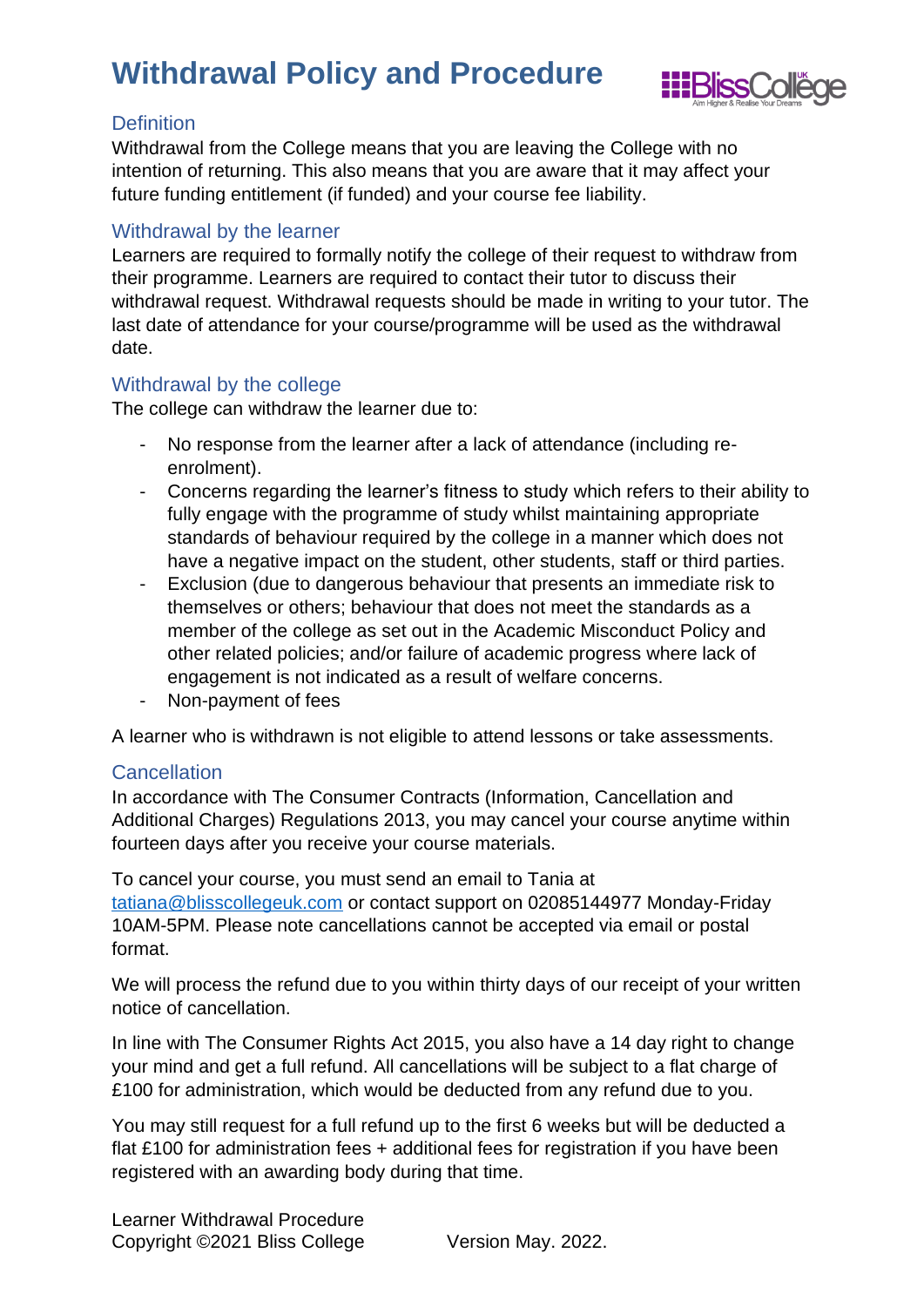

You can request for a withdrawal any time up until before you have been selected as a subject of moderation by the EQA (external quality assurance) of an awarding body.

#### <span id="page-3-0"></span>Re-admission

A withdrawal is a permanent status. If a learner wishes to continue study, they must reapply to the programme and will be subject to the admissions criteria. The applicant must be approved of by the academic staff before an offer is made and they are allowed to reinstate.

### <span id="page-3-1"></span>Reinstatement

If the learner is withdrawn due to an administrative error by the college, the learner must be reinstated immediately. The affected learner will not be penalised in the event that the college fails to enforce its policies or procedures correctly.

### <span id="page-3-2"></span>Extensions and suspension

A learner may request for extended time for their course if they believe they will be unable to complete their course within the provided deadline. The request will be looked at by the appropriate staff and a response will be given to the learner. If successful, the learner will be given the appropriate time and their academic status will be put on-hold instead of being withdrawn.

### <span id="page-3-3"></span>Withdrawal procedure example

Below outlines an example of the steps taken for a learner to withdraw from their course/programme.

- 1. The learner requests, by phone, email, or in person that they wish to withdraw from the course. This can only take place after they have discussed with their tutor.
- 2. The learner is then referred to the appropriate person (if this has not been done by the tutor already). In this case, this would be the admin.
- 3. The admin will ask for reasons why the learner wishes to withdraw, if they have already spoken with a tutor or someone who is able to help before they came to their decision.
- 4. The learner provides their reasons for want to withdraw from the course/programme.
- 5. The admin gives the learner the *Learner [Withdrawal Form](https://b9c39383-bbb9-48b5-8f3c-22d6aef5423d.filesusr.com/ugd/c46170_b134db71fa8848a7948122eb9d0388fb.docx?dn=Learner%20Withdrawal%20Form.docx)* to complete.
- 6. The learner fills out the withdrawal form.
- 7. The admin confirms that the form has been filled out and approves of the withdrawal from the learner and dates the form. They will also need to confirm the last date of attendance for the learner at this time.
- 8. The form is scanned and stored in learner's online storage. The form is also to be provided as proof in case it is requested by the awarding body.
- 9. The admin withdraws the learner from the awarding body's system.
- 10. Admin updates learner's status to 'Withdrawn' on database.
- 11. Assessor is informed of the learner's withdrawal.